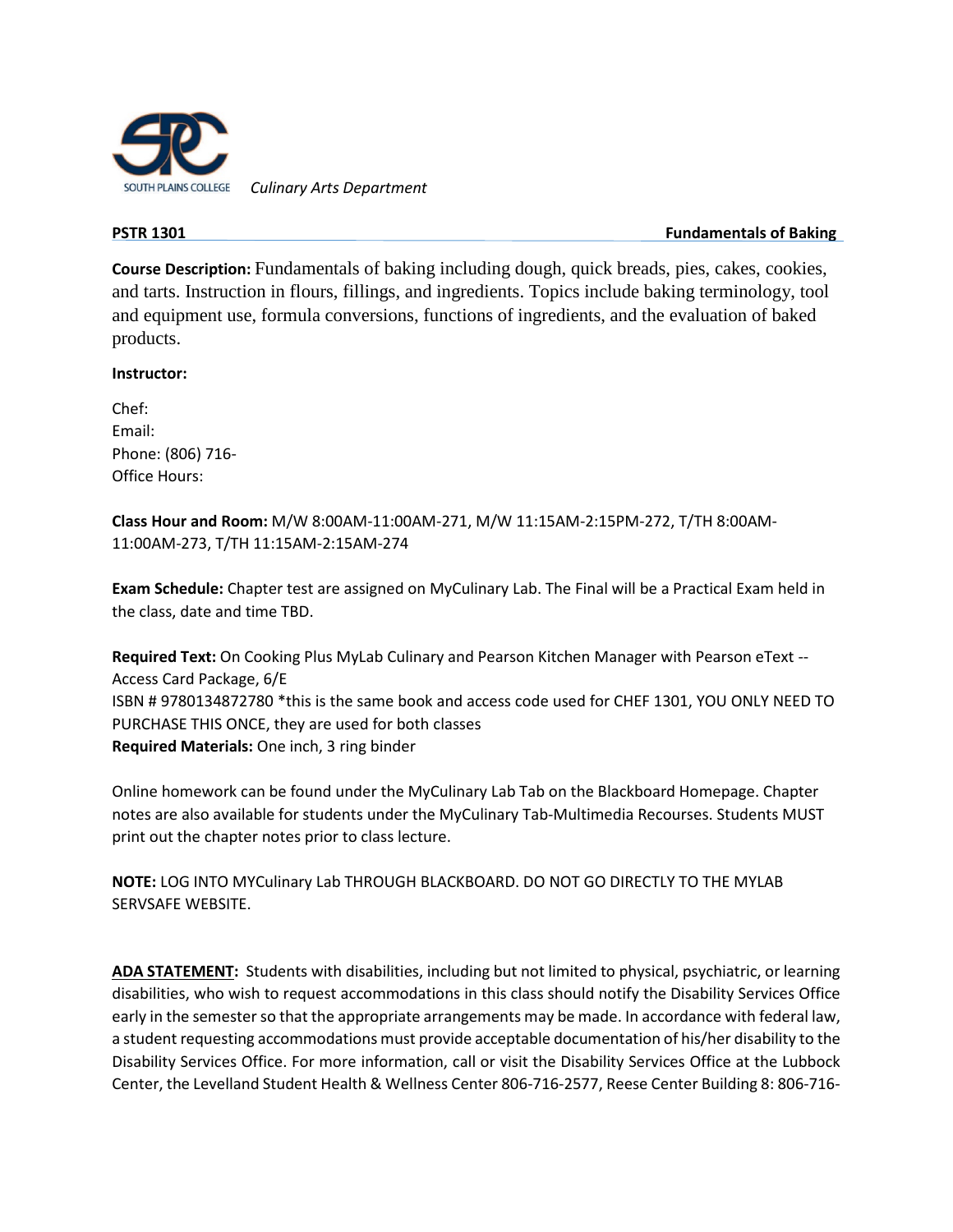4675, Plainview Center Main Office: 806-716-4302 or 806-296-9611, or the Health and Wellness main number at 806-716-2529.

### **Grading Policy:**

- 1. There will be **no** Make-up on Homework Assignments or Exams.
- 2. Homework Assignments will be assigned online through **Blackboard MyCulinary Lab**  throughout the semester. Please go to Blackboard and register your username first. If you've already bought an access code, you may register with the access without payment. If you do not have an access code, you will be asked to pay before you can access to the online assignments.
- 3. Individual effort must be demonstrated on all exams. Also considered inappropriate is the use of, in any fashion, a solution manual of any kind. It is the aim of the faculty of South Plains College to foster a spirit of complete honesty and a high standard of integrity. The attempt of students to present as their own any work that they have not honestly performed is regarded by the faculty and administration as a serious offense and renders the offenders liable to serious consequences, possibly suspension**. Academic Dishonesty**: "At minimum, the first instance of academic dishonesty will be submitted to Student Judicial Services and the student will receive a zero for the assignment. The second instance of academic dishonesty will be submitted to Student Judicial Services and the student will receive an F in the course and be expelled from the program".
- 4. Class attendance and attention will be crucial to the student's successful completion of this course. Attendance will be taken, you are allowed ONE excused absences throughout the semester, but are expected to complete all assignments by the due date. IF STUDENTS ARE ABSENT ON LAB DAYS, THEIR DAILY GRADE WILL BE GREATLY AFFECTED AND THERE WILL BE NO MAKE UP LAB.
- 5. The grading scale is as follows:

|    | 90-100                                                 | А    |
|----|--------------------------------------------------------|------|
|    | 80-89                                                  | В    |
|    | 70-79                                                  |      |
|    | 60-69                                                  | D    |
|    | Below 60                                               | - F  |
| 6. | The grading will be based on the following assignment: |      |
|    | Homework: 20%                                          |      |
|    | Quizzes:                                               | 10%  |
|    | Tests:                                                 | 40%  |
|    | Weekly Lab Grade/Final:                                | 30%  |
|    |                                                        | 100% |

- 7. If there is a problem or a dispute with a grade, it must be brought to your instructor's attention and resolved within 5 days of the grades return. After that, it will not be considered under any circumstances.
- 8. If you feel you need out of class help, please visit with your professor during office hours.

**Notes:**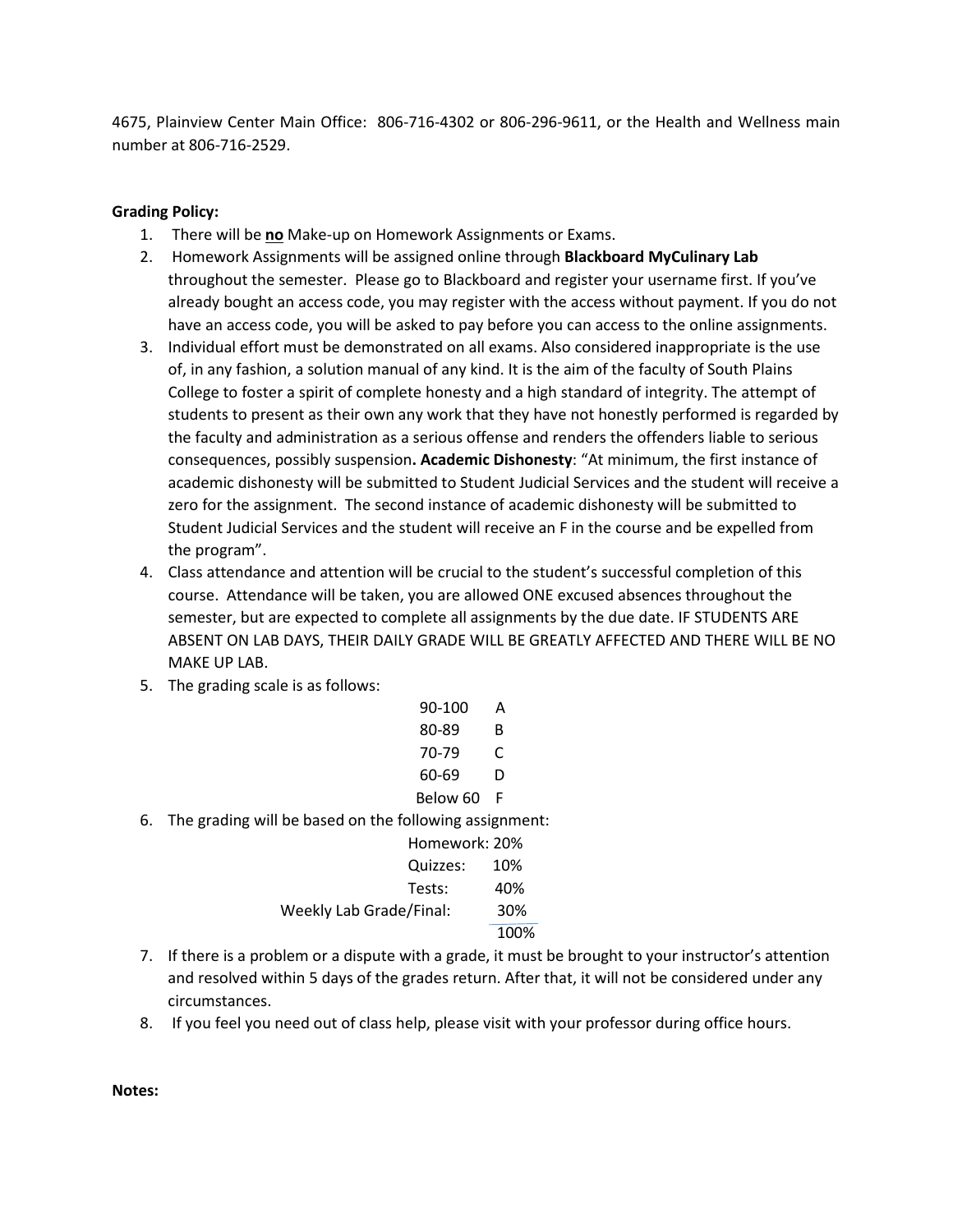- Online assignments will open on Friday's at 8am and be due on set Thursday's at 11:59PM.
- There might be a possibility for extra credit or a bonus sometime during the semester. These extra points CANNOT raise your grade for a particular segment of your grade beyond 100%. For example, your maximum quiz average can only be 100% or test average can only be 100%.
- The **Final** for this course will be a Practical Exam held in lab, date and time is TBD.
- If you need special accommodations, you will still have to take the test on the scheduled date of the exam. If there is a conflict, you will have to prove it to your instructor in order to take an exam at a different time.

**Topics:** The list of selected topics may be modified during the course of the semester. The instructor will notify the class of any changes to the topic list.

| Week           | <b>Dates</b>   | <b>Topic</b>            | Lab                     |
|----------------|----------------|-------------------------|-------------------------|
|                |                |                         |                         |
| 1              | 8/26-8/29      | Orientation/Syllabus    | No Lab                  |
| $\overline{2}$ | $9/2 - 9/5$    | Ch.30 Principles of the | Day 1: Lecture          |
|                |                | Bakeshop                | Day 2: Lecture          |
| $\overline{3}$ | $9/9 - 9/12$   | Ch.30 Cont. Mixing      | Day1: Lecture, Lab Set  |
|                |                | Methods/The Baking      | Up                      |
|                |                | Process                 | Day 2: Mise En Place,   |
|                |                | Lab Set Up              | Equipment, Scaling      |
| 4              | $9/16 - 9/19$  | Ch.31 Quick Breads      | Day 1: Lecture, Recipe  |
|                |                |                         | Overview                |
|                |                |                         | Day 2: Country Biscuits |
| 5              | $9/23 - 9/26$  | Ch. 31 Cont.            | Day 1: Blueberry        |
|                |                |                         | Muffin                  |
|                |                |                         | Day 2: Cornbread        |
|                |                |                         |                         |
| 6              | $9/30-10/3$    | CH. 32 Yeast Breads     | Day 1: Lecture          |
|                |                |                         | Day 2: Yeast Dinner     |
|                |                |                         | Rolls                   |
| $\overline{7}$ | $10/7 - 10/10$ | Ch.32 Cont.             | No Class Monday!        |
|                |                |                         | Day 1: French Bread     |
|                |                |                         | Day 2: Jalepeno Cheese  |
|                |                |                         | <b>Bread</b>            |
| 8              | 10/14-10/17    | Ch. 33 Pies, Pastries,  | Day 1: Lecture,         |
|                |                | Cookies                 | Chocolate Chip Cookie   |
|                |                |                         | Day 2: Flaky Pie Dough, |
|                |                |                         | Pumpkin Pie             |
| 9              | 10/21-10/24    | Ch.34 Cakes and         | Day 1: Lecture, Pound   |
|                |                | Frostings               | Cake                    |
|                |                |                         |                         |

# **Course Outline-Lab PSTR 1301 Fundamentals of Baking**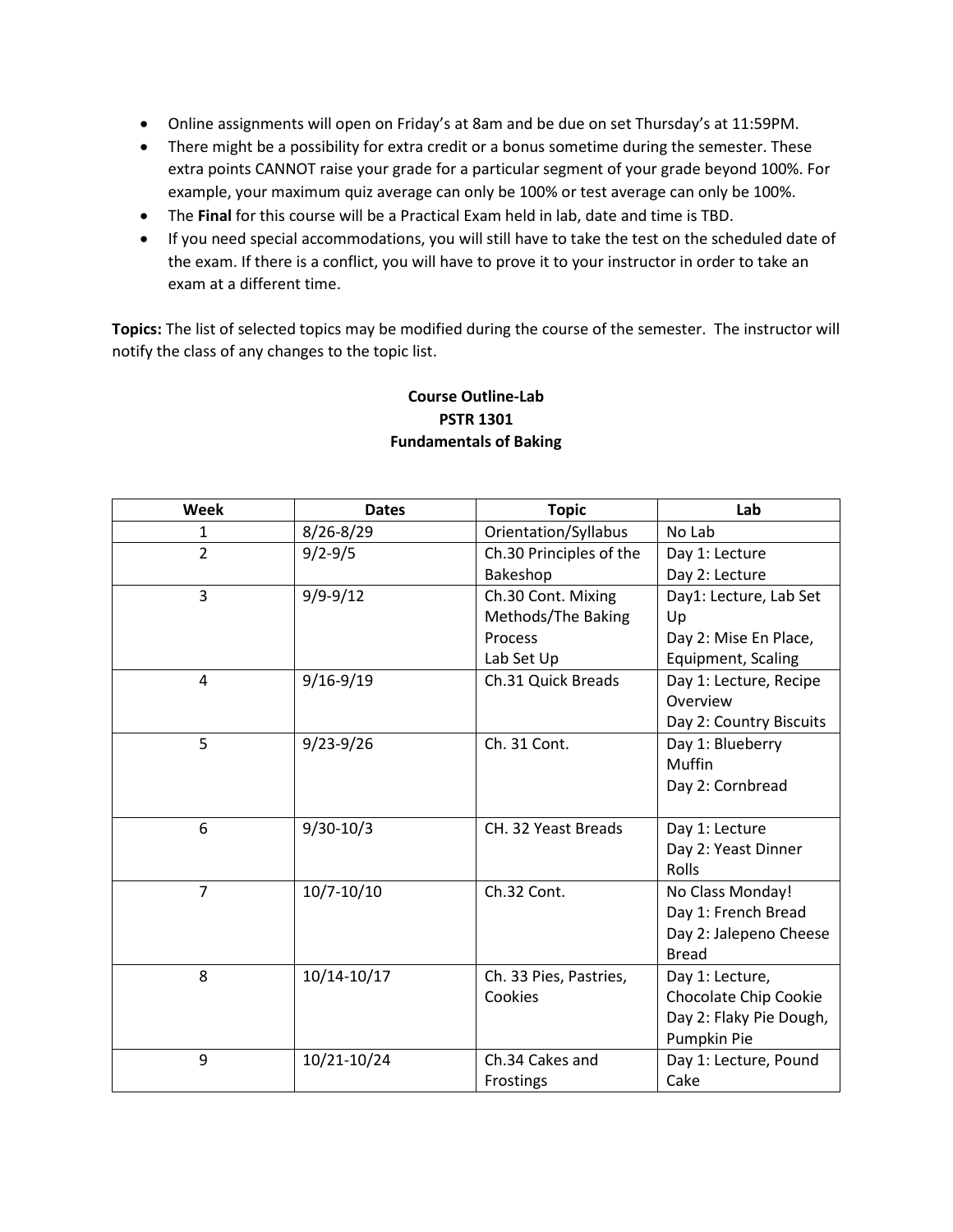|    |               |                       | Day 2: Marble Cake,     |
|----|---------------|-----------------------|-------------------------|
|    |               |                       | <b>Fudge Frosting</b>   |
| 10 | 10/28-10/31   | Ch. 34 Cont.          | Day 1: Coconut Cake     |
|    |               |                       | Day 2: Finish CCake     |
| 11 | $11/4 - 11/7$ | Ch. 35 Custards,      | Day 1: Lecture, Crème   |
|    |               | Creams, Frozen        | <b>Brulee</b>           |
|    |               | Desserts, Dessert     | Day 2: Finish Crème     |
|    |               | <b>Sauces</b>         | <b>Brulee</b>           |
| 12 | 11/11-11/14   | Ch.35 Cont.           | Day 1: New York         |
|    |               |                       | Cheesecake              |
|    |               |                       | Day 2: Finish NYCC,     |
|    |               |                       | Raspberry Sauce,        |
|    |               |                       | Chocolate Sauce         |
| 13 | 11/18-11/21   | Review, Binder Checks | Day 1: Catch Up, Binder |
|    |               |                       | Checks                  |
|    |               |                       | Day 2: Review, Plan for |
|    |               |                       | Final                   |
| 14 | 11/25-11/28   | Review, Plan Final    | Day 1: Plan for Final   |
|    |               | Recipes               | Day 2: Thanksgiving     |
|    |               |                       | <b>Break</b>            |
| 15 | $12/2 - 12/5$ | Finals                | Finals                  |
| 16 | 12/9-12/12    | Clean Up              | Clean Up                |

\*Print out the chapter notes each week and put in a binder. Binders will be checked at random for participation points.

## **Course Outline-Online Assignments PSTR 1301 Fundamentals of Baking**

| <b>Assignment Open/Due Date</b> | <b>Topic</b>               | <b>Reading Assignment</b> |
|---------------------------------|----------------------------|---------------------------|
| $9/6 - 9/19$                    | Principles of the Bakeshop | Ch.30                     |
| $9/20-10/3$                     | <b>Quick Breads</b>        | Ch.31                     |
| $10/4 - 10/17$                  | <b>Yeast Breads</b>        | Ch.32                     |
| 10/18-10/31                     | Pies, Pastries, Cookies    | Ch.33                     |
| $11/1 - 11/14$                  | Cakes and Frostings        | Ch.34                     |
| $11/15 - 11/28$                 | Custards, Creams, Frozen   | Ch.35                     |
|                                 | Desserts, Sauces           |                           |

## **South Plains College's Notices**

## **ATTENDANCE:** (along with your Instructor's Policy)

When an unavoidable reason for class absence arises, such as illness, an official trip authorized by the college or an official activity, the instructor may permit the student to make up work missed. It is the student's responsibility to complete work missed within a reasonable period of